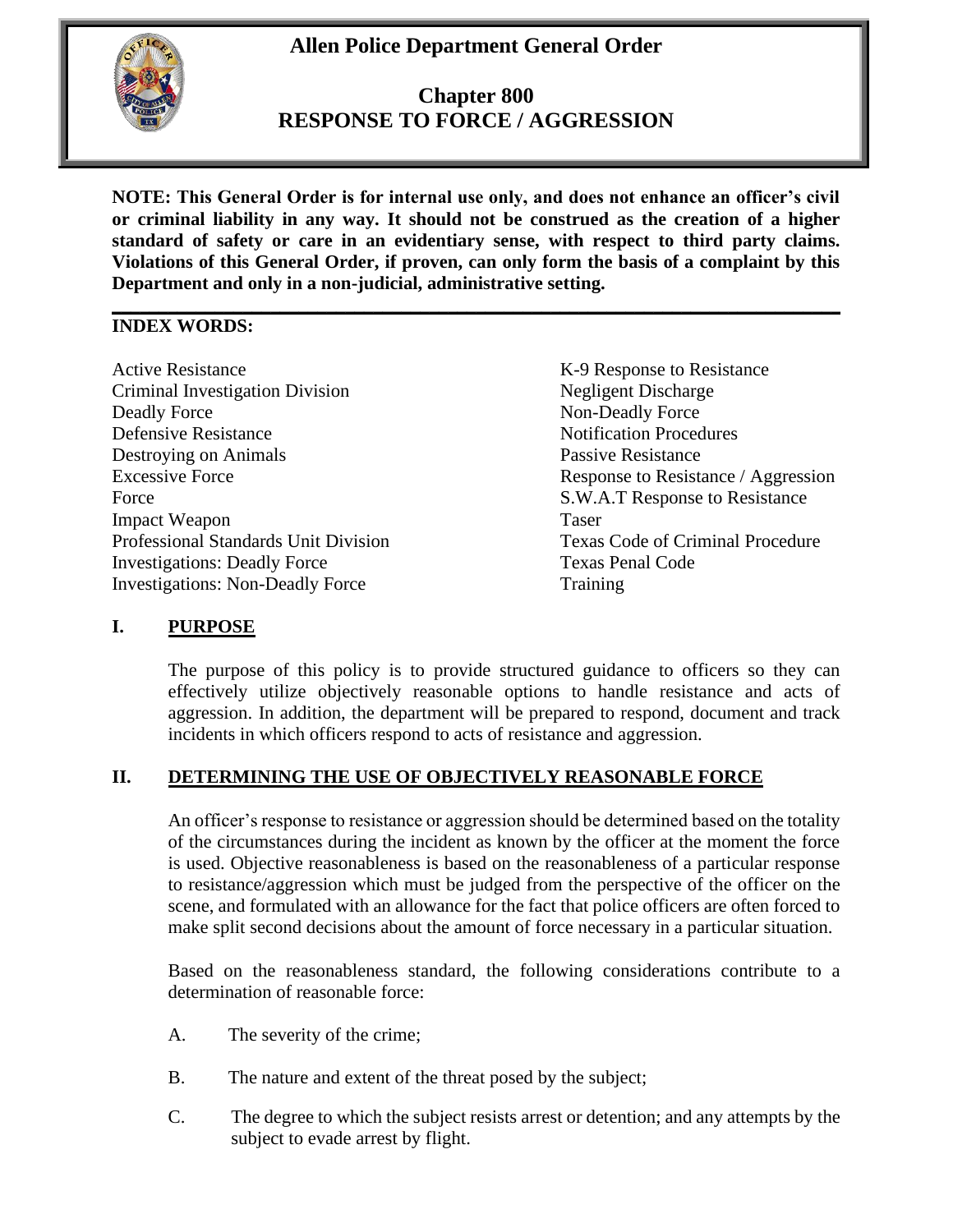### **III. POLICY**

- A. Officers are expected to exercise control over subjects while carrying out their sworn duties. In many instances, this involves responding to subjects resisting the officer's attempts to carry out those duties as prescribed by law. While it is impossible to specify a particular method of response in every force encounter, it should be the goal of each officer of the department to respond in a professional and objectively reasonable manner. Officers need to be prepared to articulate the situational information justifying the reasonableness of their actions when responding to resistance and aggression.
- B. The Department recognizes and values the protection and sanctity of each human life. Investing police employees with the lawful authority to use force to protect the public requires a careful balance and consideration of all human interests. Therefore, it is the policy of this Department that persons authorized to use force, in conjunction with their assigned duties, shall use only that force that is objectively reasonable to effectively bring an incident under control, while protecting the lives of the employee or another. Officers are prohibited from using force unreasonably or as a means of punishment or interrogation.
- C. The primary concern when excessive force has been applied shall be objective reasonableness in its application, as judged by the on-scene officer. In evaluating the reasonable application of force, officers should consider all facts and circumstances known by the officer at the time of the incident to form the basis for a response to resistance or aggression. Circumstances to be considered by an officer when responding to resistance or aggression include, but are not limited to the following:
	- 1. age;
	- 2. physical size;
	- 3. strength;
	- 4. skill level;
	- 5. training;
	- 6. proximity of weapons;
	- 7. risk of escape;
	- 8. state of health;
	- 9. fatigue;
	- 10. number of officers as opposed to the number of actors;
	- 11. influence of drugs / alcohol;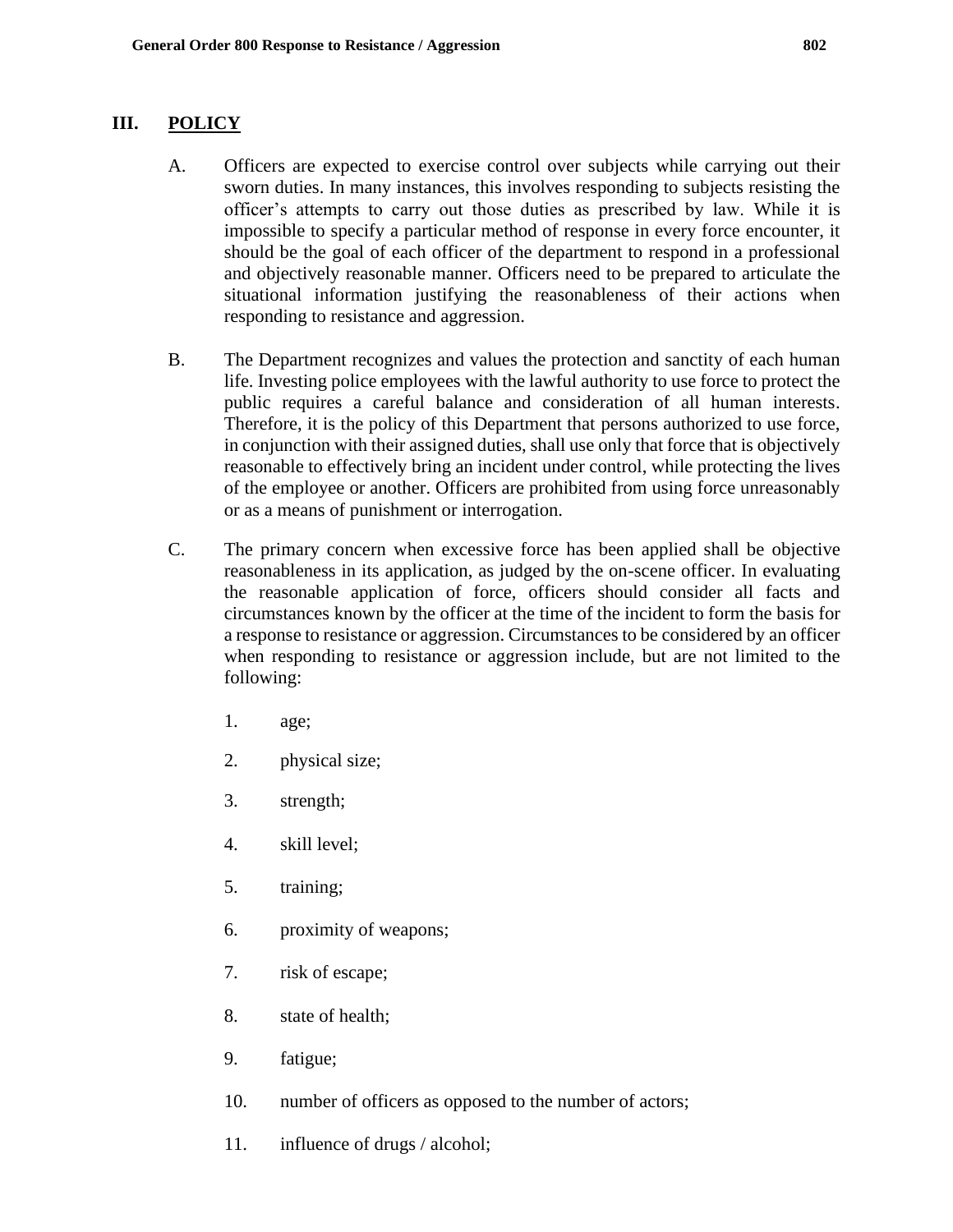- 12. mental capacity;
- 13. the degree to which the subject has been effectively restrained and his ability to resist despite restrained;
- 14. time and circumstance permitting and the availability of other options (what resources are available to the officer under the circumstances);
- 15. potential for injury to subjects; and / or
- 16. there are exigent circumstances.
- D. Training shall be conducted over this policy at least annually.

### **IV. DEFINITIONS**

- A. Active Aggression: Physical actions or assaults against the officer or another person with less than deadly force
- B. Bodily Injury: Means physical pain, illness or any impairment of physical condition.
- C. Deadly Aggression: With or without a weapon, there is probable cause to believe that the subject poses an immediate threat of serious physical harm or death to the officer or others.
- D. Deadly Force:
	- 1. Deadly force is allowed to affect an arrest only if lesser means of force cannot, under the circumstances, be reasonably expected to stop the actor and the following conditions must apply:
		- a. there is probable cause to believe that the subject poses an immediate threat of serious physical harm or death to the officer or others; and
		- b. when the threat is over, the use of deadly force must cease.
- E. Defensive Resistance: Any action by a subject that attempts to prevent an officer from gaining control of the subject (for example, pulling/pushing away, resistance to handcuffing, to defeat the escort position, etc.).
- F. Excessive Force: Force is excessive when its application is inappropriate based on the totality of the circumstances, resulting in bodily injury, serious bodily injury or death.
- G. Extreme Circumstance: The need for the immediate protection of life, when circumstances do not allow for any other reasonable option(s).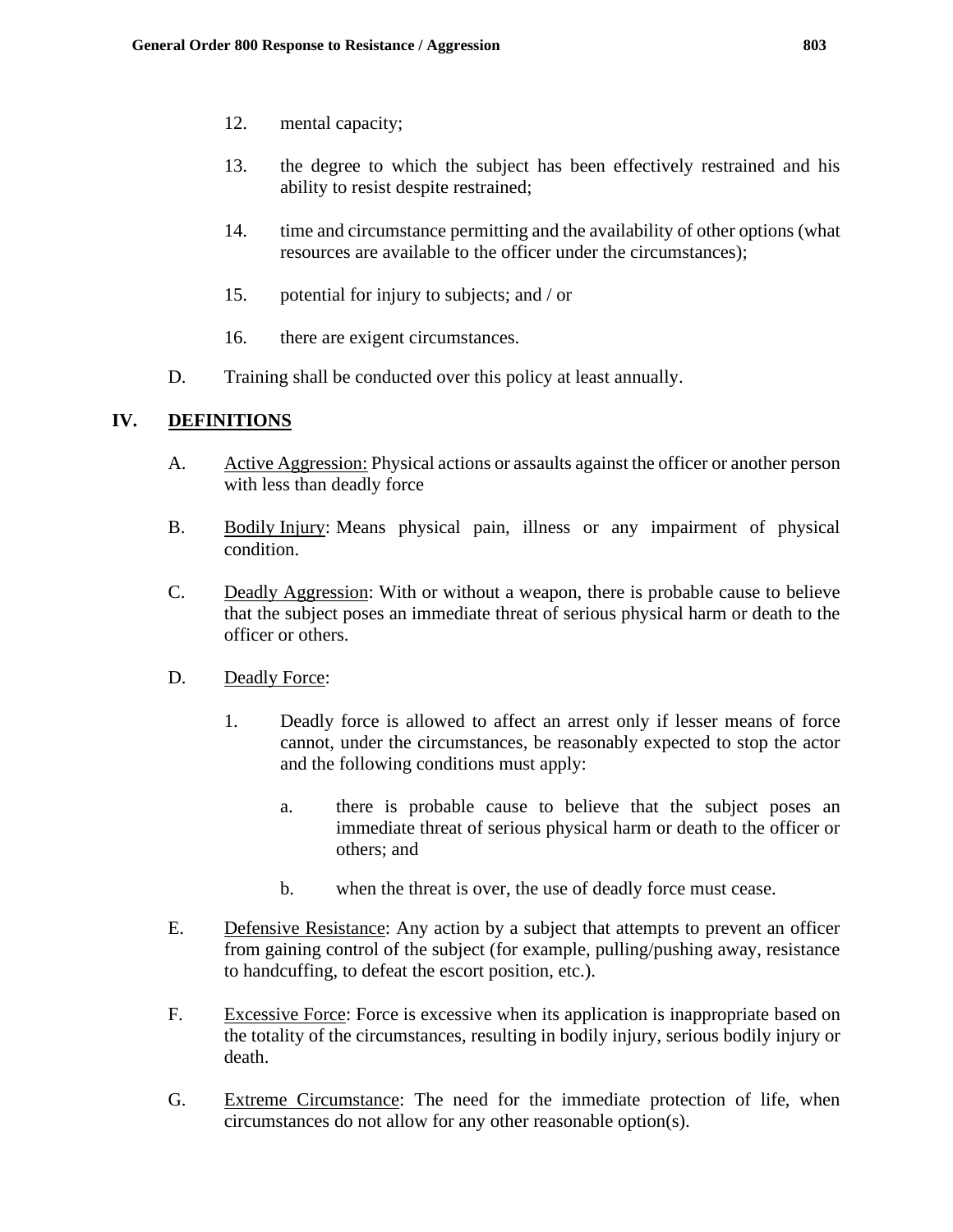- H. Firearm: Any weapon from which a projectile is forcibly ejected by an explosive.
- I. Force: That amount of active power, strength or energy which is necessary to overcome an actor's resistance.
- J. Impact Weapon: Any object, regardless of its original manufactured purpose, which can be utilized to strike a person with sufficient force so as to cause bodily injury, serious bodily injury or death.
- K. Less Lethal Force: Force employed which is neither likely, nor intended to cause serious bodily injury or death.
- L. Officer: This term may be used to include both police officers, detention officers, and public safety officers as applicable, to the specified response to resistance / aggression.
- M. Officer Presence: Best illustrated when the officer arrives at the scene and the person knows that the individual who has just arrived at the scene is a police officer because of the marked patrol vehicle, the uniform or the visible badge.
- N. Passive Resistance: Any type of resistance where the subject does not attempt to defeat the officer's attempt to touch or control the subject, but still will not voluntarily comply with verbal and physical attempts of control.
- O. Physical Control: achieving compliance or custody of a person through the use of empty hand control and restraint techniques, striking techniques, pressure point techniques, handcuffs, defensive tactics, wrist locks, takedowns, etc.
- P. Reasonable Belief: When facts or circumstances the officer knows or should know, are such as to cause an ordinary and prudent person to act or think in a similar way under similar circumstances.
- Q. Serious Bodily Injury: A physical injury which creates a substantial risk of death, or which causes death or serious and protracted disfigurement or impairment of the function of any bodily organ or limb.
- R. Taser An electro-muscular disruption device that disrupts the body's ability to communicate messages from the brain to the muscles causing temporary motor skill dysfunction to a subject.
- S. Texas Code of Criminal Procedure, Article 15.24. What force may be used. In making an arrest, all reasonable means are permitted to be used in effecting that arrest. No greater force, however, shall be resorted to than is necessary to secure the arrest and detention of the accused.
- T. Use of Police Vehicles: The use of a police vehicle to force a fleeing subject to stop or the use of a police vehicle as deadly force, shall only be utilized if it does not create an unreasonable risk of use to others.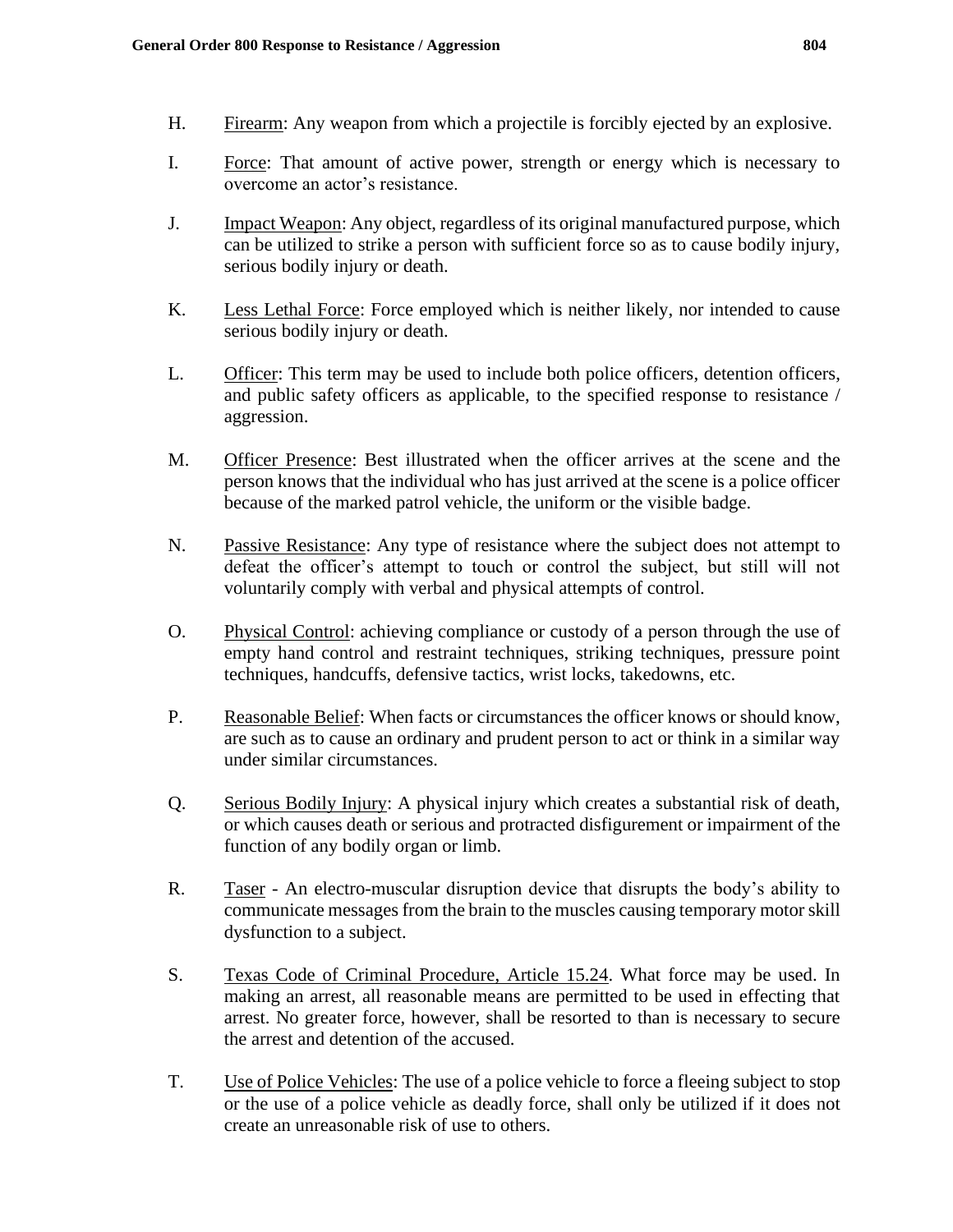U. Verbal Commands: Telling or commanding a subject to engage in, or refrain from, a specific action or non-action.

# V. **OFFICER RESPONSES TO RESISTANCE / AGGRESSION**

The goal of an officer when responding to resistance/aggression is to achieve compliance from the subject. It shall be the officer's responsibility to apply the appropriate response to resistance/aggression in an objectively reasonable manner based on the totality of the circumstances known to the officer at the time of the resistance/aggression.

The Department provides officers with various options to use in response to a subject's resistance/aggression. While resistance/aggression situations are generally fluid and dynamic, the officer's level of response should be based on objective reasonableness rather than a continuum. The following, non-exclusive, response levels may be considered by the officer when responding to resistance/aggression:

- A. officer presence;
- B. verbal commands;
- C. physical control;
- D. less lethal force; and
- E. deadly force.

# **VI. WEAPONS**

- A. In the course of official duty, it is imperative that a police employee act within the boundaries of law, professional ethics, good judgment and accepted practices. It is equally important that the employee be prepared by training, leadership and direction to act wisely when using a firearm or any other prescribed response to resistance / aggression. For these reasons, each commissioned employee must be given a copy of this General Order and properly trained in this Department's policy on Response to Resistance / Aggression before being authorized to carry a firearm or be placed in any situation that may result in the response to resistance/aggression by an officer.
- B. Except under the most extreme circumstances, no employee shall use or attempt to use any technique, tactic or weapon for which he or she has not been fully trained. Training must have been accomplished in a manner approved by the Department.
	- 1. Chemical Agent Weapons
		- a. Chemical agents are used to gain control while minimizing potential injury to the officers, offenders and other subjects.
		- b. Employees are not permitted to use a chemical agent weapon unless qualified in its proficient use as determined by training procedures.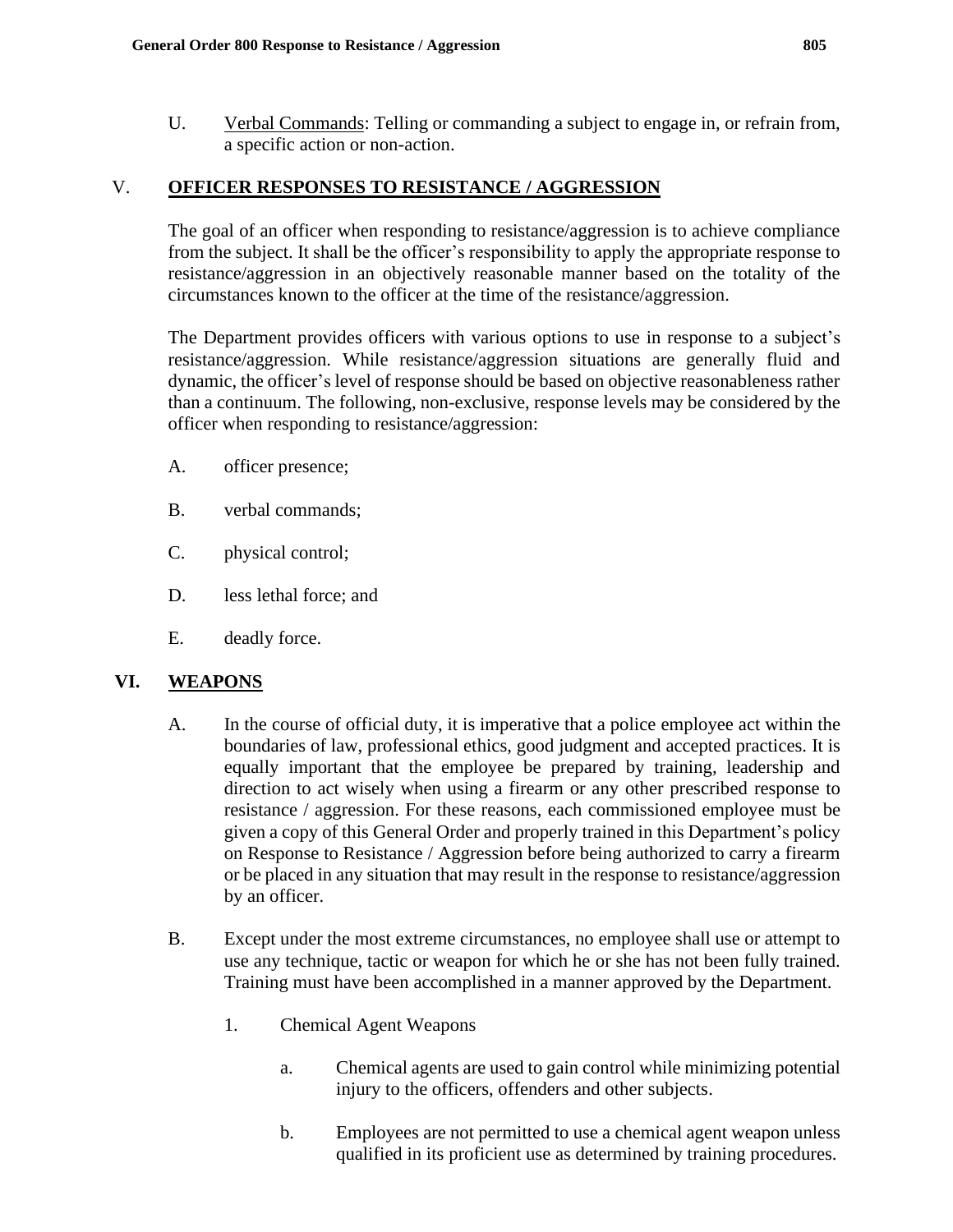- c. Use of Chemical agents must be supported by articulable facts detailing that it was used in an objectively reasonable manner.
- d. The following are prohibited uses of chemical agents:
	- 1. horseplay or practical jokes;
	- 2. demonstrations without the permission of a supervisor; or
	- 3. while the subject is under physical restraint unless the subject is still aggressively resisting and lesser means of control have failed.
- e. The following chemical agent weapons are authorized:
	- 1. O.C. pepper spray
	- 2. Specialized units may use other non-deadly weapons if trained and approved by the Chief of Police.
- f. It shall be the responsibility of the employee receiving the training to ensure that a copy of all training documentation is forwarded to the Department's Training Coordinator. The documentation shall be forwarded immediately following the completion of any training class, and before the use of that particular level of force is employed.
- 2. Electronic Control Device (Taser)
	- a. Only personnel who are trained in the use of the Taser and are qualified in its proficiency may be issued a Taser.
	- b. It shall be the responsibility of the employee receiving the training to ensure that a copy of all training documentation is forwarded to the Training Coordinator. The documentation shall be forwarded immediately following the completion of any training class, and before the use of that particular level of force is employed.
	- c. Only personnel who are trained in the use of a taser may deploy the taser.
	- d. The taser may be deployed to protect the officer or another from a dangerous animal that poses a threat to the officer.
	- e. The taser may be deployed on suicidal individuals who pose a threat to themselves or others and the use of the device is likely to prevent or reduce injury to the suicidal subject or others.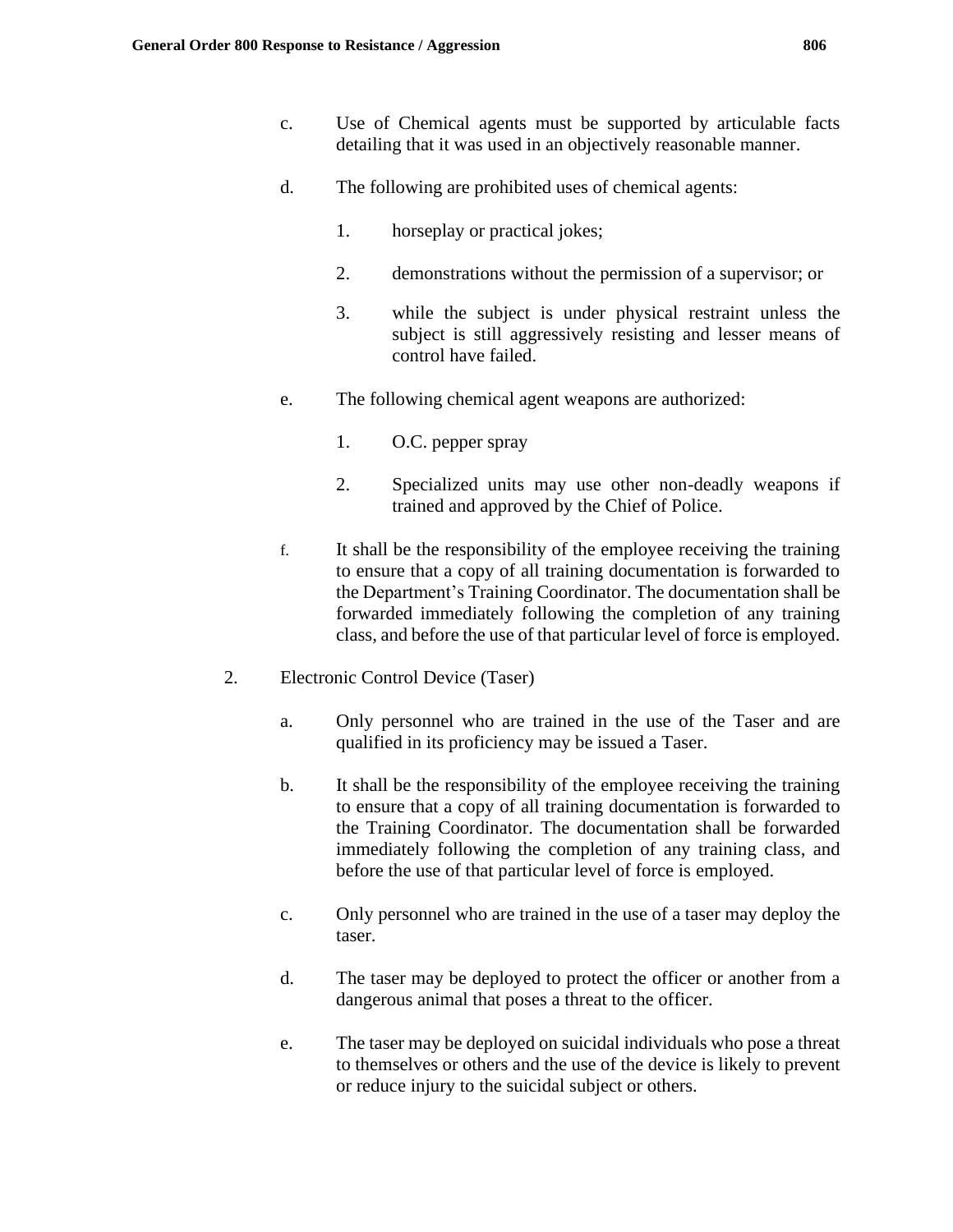- f. Officers should make every effort to place the subject into custody immediately after a taser deployment. Repeated, lengthy, or simultaneous deployments from multiple officers with the taser are not allowed unless the officers can articulate and justify the objective reasonableness of the actions.
- g. Officers deploying the taser should attempt to deploy the probes in a primary target area and avoid sensitive tissue areas such as the eyes, groin, face and/or breast.
- h. At all times when practical, an officer should be issuing loud verbal commands in an attempt to gain voluntary compliance by the actor before deploying the taser.
- i. Use of the drive stun is discouraged except in situations where the probe deployment is not possible and the immediate application of the drive stun will bring a subject displaying aggressive resistance safely under control. Multiple drive stuns are discouraged and must be justified and articulated. If the initial application is ineffective, the officer will reassess the situation and consider other available options.
- j. The taser shall not be deployed under certain circumstances:
	- 1. when flammable liquids are present;
	- 2. for use as punitive measures; or
	- 3. on a subject who could fall from an elevated position.
- k. Unless objective reasonableness based on the totality of the circumstances can be articulated, the taser shall not be used under the following situations:
	- 1. in response to passive resistance only;
	- 2. while the subject is holding a firearm;
	- 3. if the subject is obviously pregnant;
	- 4. if the subject is handcuffed;
	- 5. if the subject is in a wheelchair;
	- 6. if the subject is elderly;
	- 7. if the subject is a child;
	- 8. subjects who are fleeing; and / or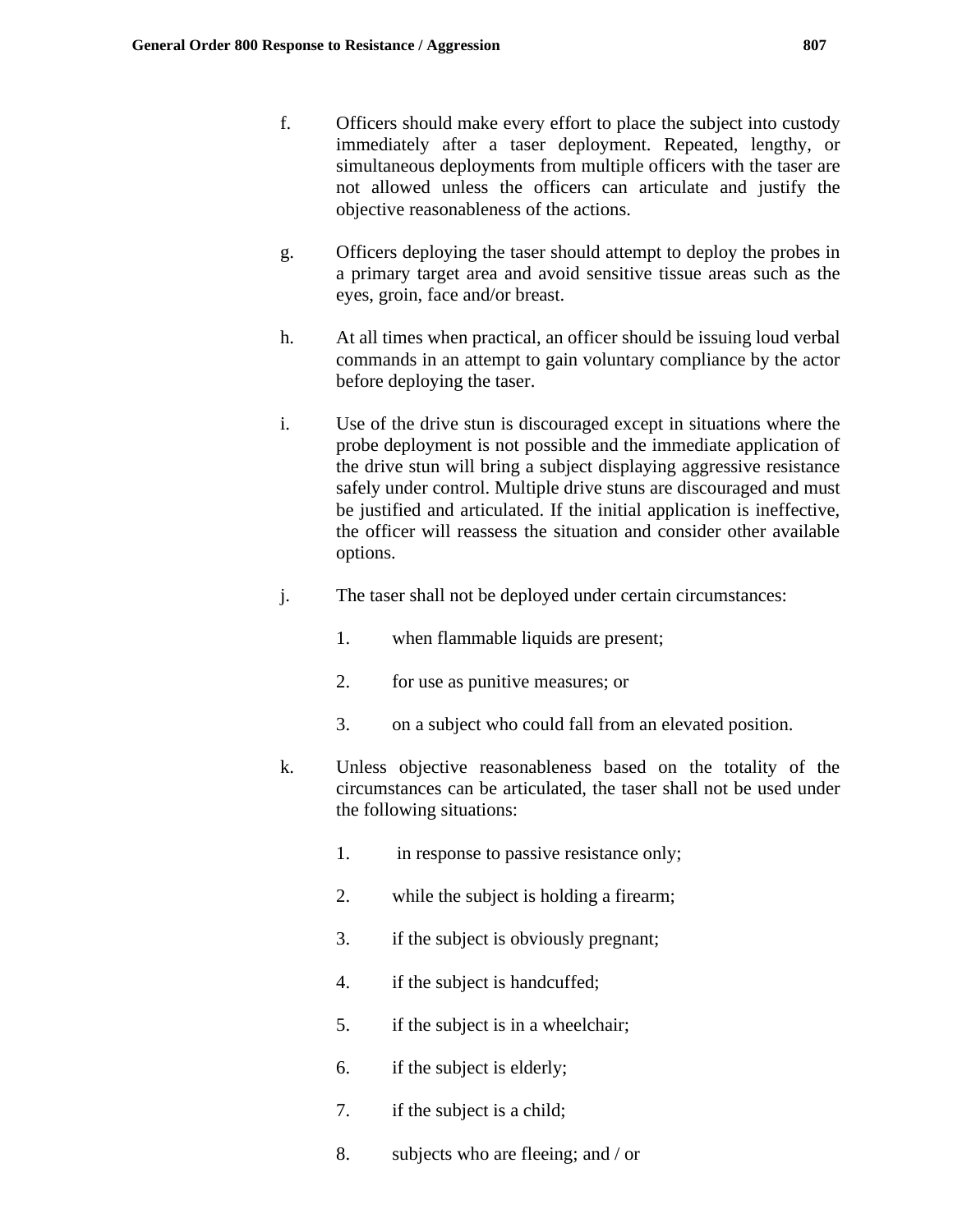- 9. while the subject is operating a motor vehicle.
- l. Handling and Maintenance of the taser.
	- 1. Officers shall check the taser prior to the start of their shift in the designated testing area to ensure a battery level of at least twenty percent (20%).
	- 2. Officers shall carry the taser in a department issued holster on the opposite side of the duty handgun.
	- 3. The taser's battery shall be changed on a regular basis by the officer when needed or when there is a software update.
	- 4. Any deployment of the taser, either by probe deployment or drive stun will be documented in the department's Response to Resistance / Aggression form (APD-31).
	- 5. A supervisor shall be notified as soon as possible upon deployment of the taser.
	- 6. Only taser trained personnel may remove the probes from subjects, unless the probes have struck a sensitive tissue area such as the groin, throat, face, eyes or breast. If a sensitive area is struck, emergency medical personnel shall be called to the scene to remove probes.
	- 7. If a probe is positioned in a manner that cannot be safely removed by certified personnel or if the subject is displaying signs of physical or mental distress, emergency medical personnel shall be called to the scene.
	- 8. Used probes shall be placed in a sharps container and disposed of as bio hazard waste.
- C. Impact Weapons
	- 1. Employees are not permitted to use an impact weapon unless qualified in its proficient use as determined by training procedures.
	- 2. The following less lethal weapons are authorized:
		- a. expandable baton;
		- b. Penn Arms 40 mm multi launcher foam projectile; and
		- c. other munitions may include, but are not limited to wood, foam, bean bag munitions, and rubber projectiles (utilized primarily by Special Weapons and Tactics members).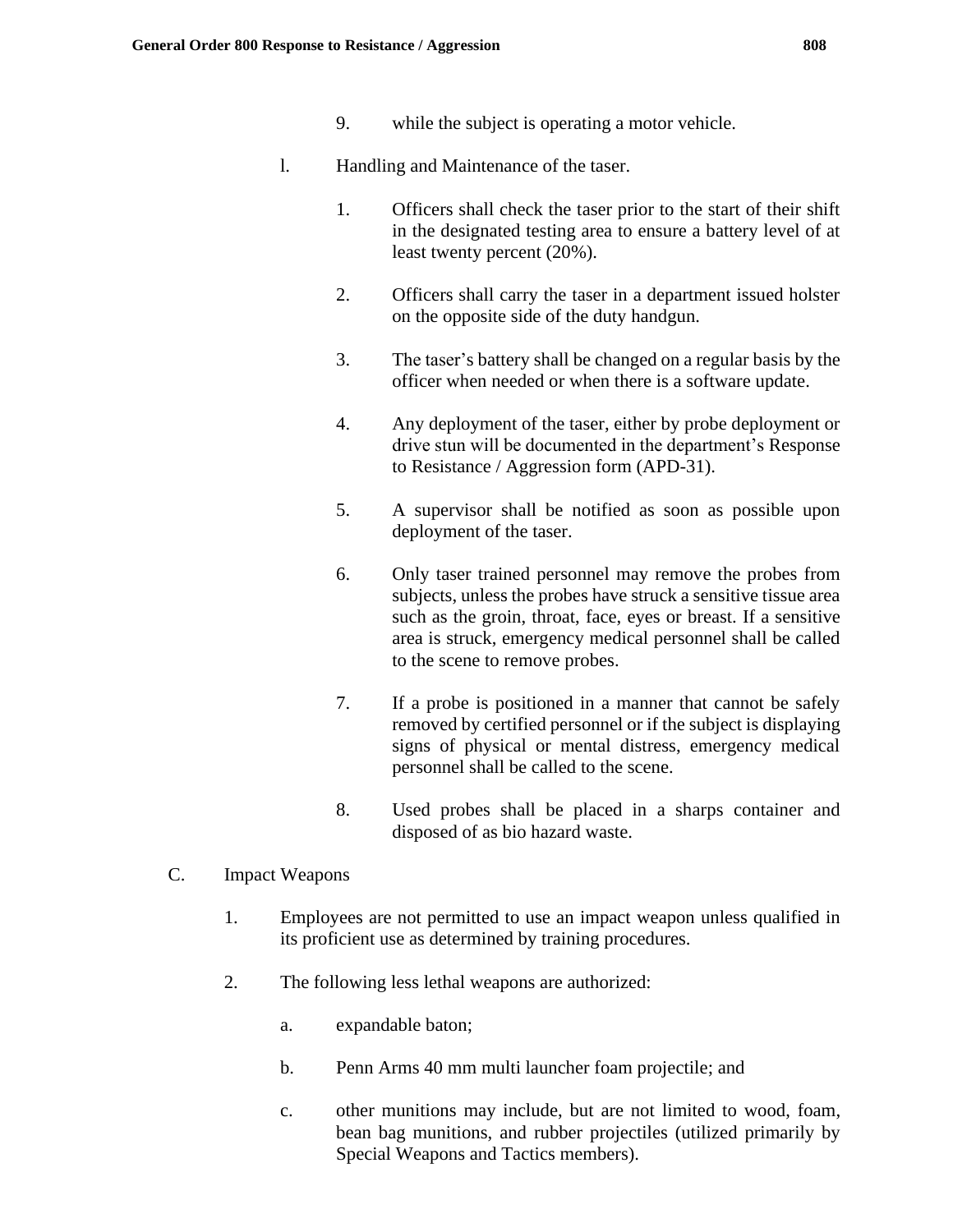- 3. It shall be the responsibility of the employee receiving the training to ensure that a copy of all training documentation is forwarded to the Department's Training Coordinator. The documentation shall be forwarded immediately following the completion of any training class, and before the use of that impact weapon is employed.
- D. Deadly Weapons
	- 1. While on-duty, officers shall carry only weapons and ammunition authorized by the Department.
	- 2. Authorized weapons are those with which the officer has qualified and received Departmental training on proper and safe usage and that are approved and comply with Departmental specifications.
	- 3. The Department shall schedule regular training and qualification sessions for duty and specialized weapons. These sessions will be graded on the basis as described by the Department's Range Master and firearms instructor(s).
	- 4. Officers who fail to receive a passing score with their duty weapons, in accordance with Department qualification procedures, shall be relieved of their police powers and immediately assigned to non-enforcement duties.
	- 5. An officer shall not be permitted to carry any weapon with which he has not been able to qualify during the most recent qualification period.
	- 6. Any officer who has taken extended leave or suffered an illness or injury that could affect his use of firearms ability will be required to re-qualify, before returning to enforcement duties.

# **VII. PROCEDURES**

- A. Police officers shall not unreasonably or unnecessarily endanger themselves or the public when applying this policy.
- B. Medical Treatment

Anytime force is used, injuries can occur to the employee, subject or innocent third party. officers should be prepared to administer first-aid when appropriate. An ambulance may be called any time a person claims injury regardless of the force used.

- 1. Officers shall summons an ambulance:
	- a. anytime chemical agents are utilized and a person is contaminated;
	- b. incidents where an expandable baton was used to forcibly strike someone;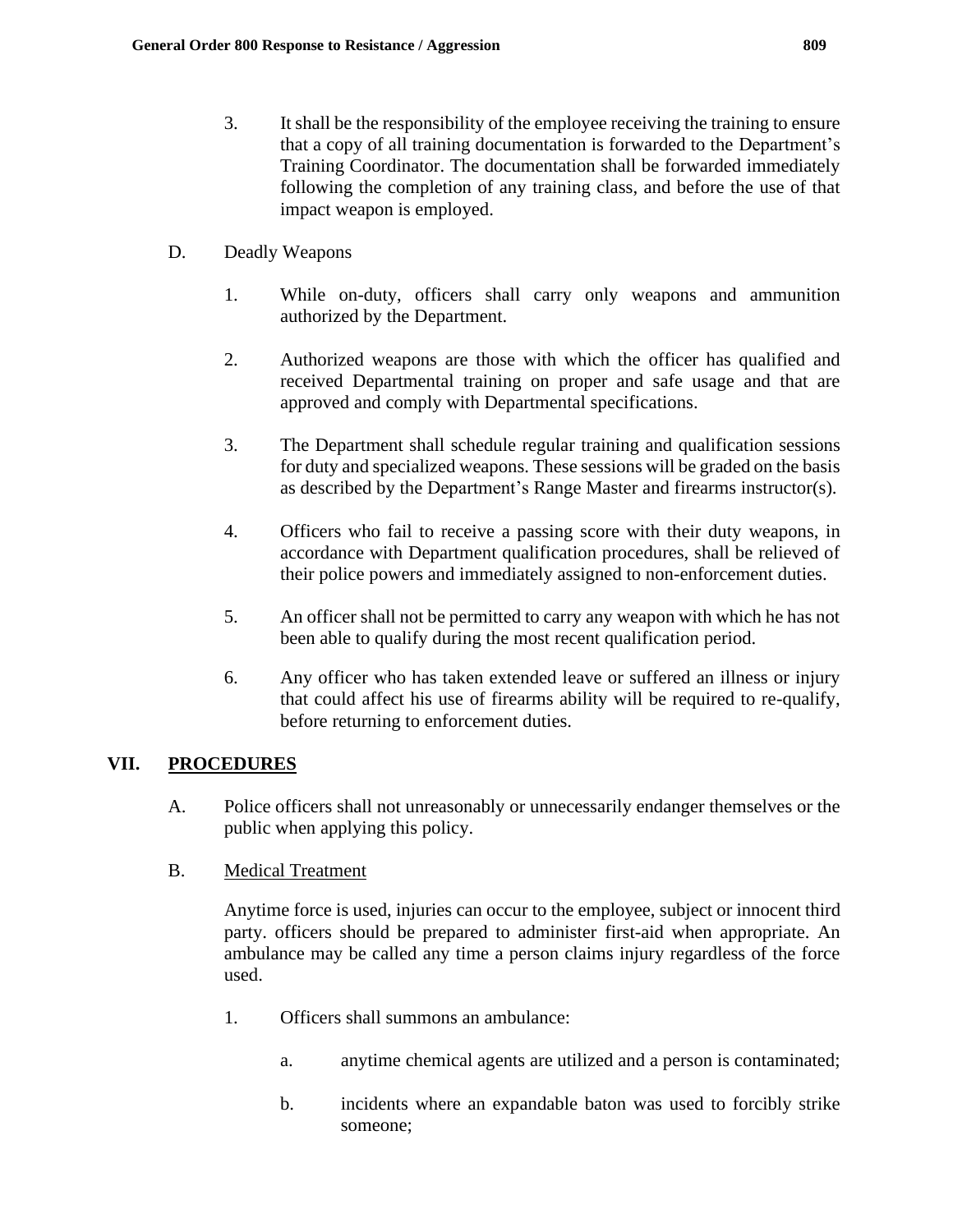- c. for any person struck by bean bag munitions; or
- d. in the case of the deployment of deadly force.
- C. Investigations: Less Lethal Force
	- 1. All Response to Resistance / Aggression investigations shall be conducted by personnel assigned to the Professional Standards Unit Division, at the discretion of the Chief of Police.
	- 2. Facts or circumstances, unknown to the officer, shall not be considered in later determining whether the force was justified. The Department expects all officers to employ the force reasonably necessary to accomplish a legal purpose, in all applications of force.
	- 3. Anytime a chemical agent, impact weapon, or apprehension of a subject by a police K-9 or police employee results in an injury or claimed injury of any person, a Response to Resistance / Aggression Form (APD-31) shall be completed. The immediate supervisor of the officer(s) utilizing the response to resistance / aggression will be responsible for completing the form and routing it as specified herein.
		- a. The supervisor shall act in a fact-finding capacity, to gather as much information as possible so that a decision can later be made as to whether or not a formal investigation is warranted.
			- 1. The supervisor will fill out the form as completely as possible and shall have the officer(s) involved complete the portion of the form intended for the employee's narrative.
			- 2. The supervisor will not render a decision as to whether or not the response to resistance / aggression was appropriate, nor will he recommend any disciplinary action.
			- 3. The employee's supervisor will then forward the completed form through their chain of command.
		- b. If the incident involves a member of the Department of the rank of Corporal or above, the next highest ranking officer should respond to complete the Response to Resistance / Aggression report unless authorized by the Chief of Police or their designee.
		- c. The Deputy Chief or their designee shall review the form for completeness, verifying that all pertinent information has been included and that all relevant questions have been answered, including those found in Section III, C, 1-16 of this General Order.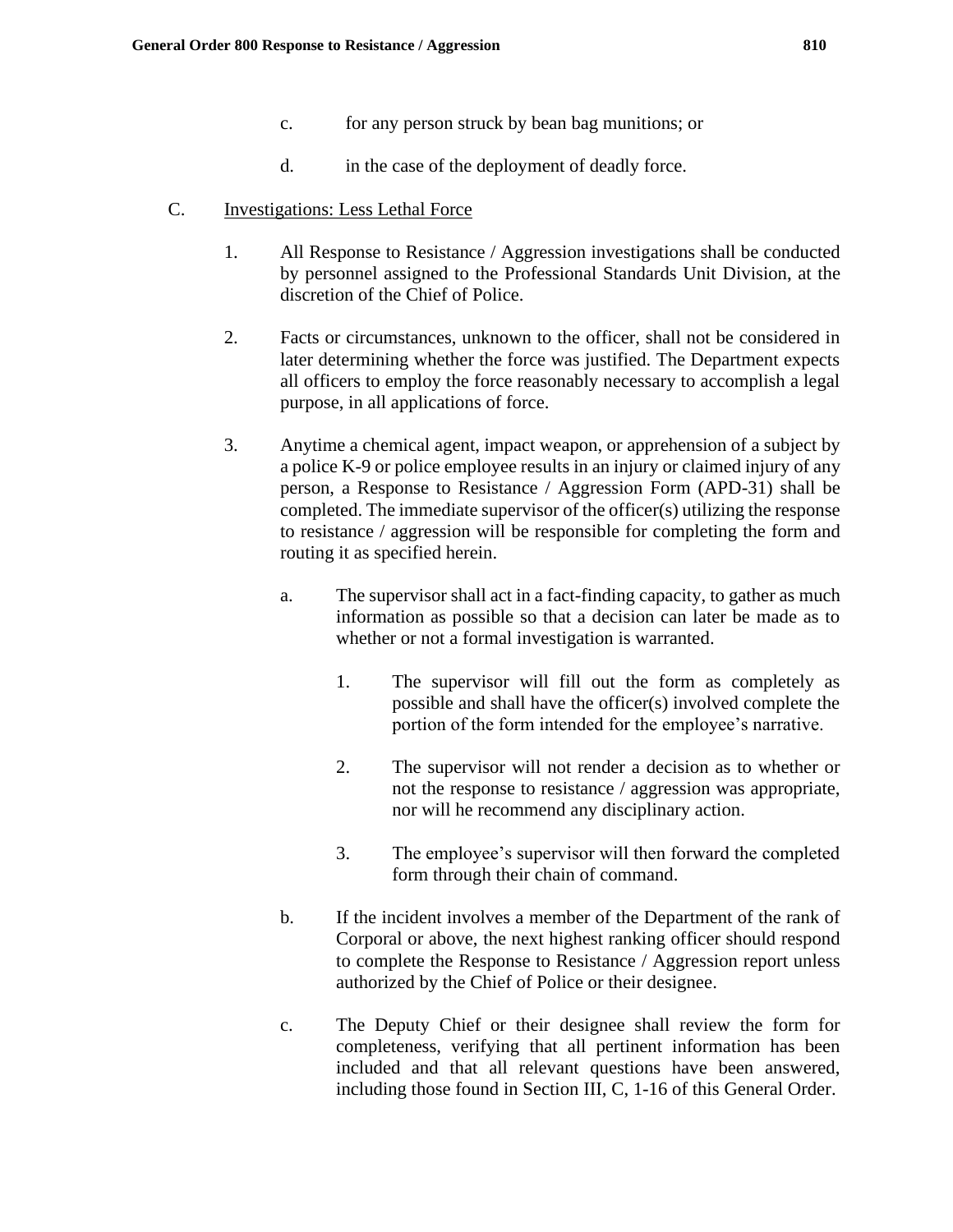- 1. If the initial investigation by the employee's supervisor requires additional information, the Deputy Chief or their designee shall return the form, with specific instructions, to the supervisor.
- 2. When the Deputy Chief or their designee believes that the form is complete, they will indicate a recommendation as to whether or not an internal investigation is warranted and shall forward the form to the remaining Deputy Chiefs for review. If additional information is required, the reviewing Deputy Chiefs will return the form, with a request for additional information to the submitting Deputy Chief or their designee.
- 3. When all Deputy Chiefs have reviewed the report and recommendations have been made, they will forward the completed form to the Professional Standards Unit.
- d. The Professional Standards Unit will be responsible to assign and maintain administrative control numbers of all Response to Resistance / Aggression Report forms.
- e. The Professional Standards Unit shall transcribe information, as required, from the Response to Resistance / Aggression Report to the affected employee's history file.
- f. Completed Response to Resistance / Aggression Report forms shall be filed in the Professional Standards Unit in a designated file. The forms will be retained for a period of five (5) years and may be destroyed, in the sixth year, as prescribed by the City's Records Retention and Destruction Policy.
- g. An annual report will be completed each year by the Professional Standards Unit which will document and analyze all reported uses of force for that year.

# D. Investigations: Firearms Discharges

- 1. Shooting incidents associated with training, target practice, hunting and ballistic examinations require no investigation.
- 2. An employee's supervisor shall conduct a preliminary investigation into shooting incidents associated with the destruction of an animal or a negligent discharge with no injuries. The findings of these investigations shall be submitted to the Chief of Police, through the chain of command. Personnel assigned to Professional Standards Unit shall follow-up with a formal investigation of the incident.
- 3. At the direction of the Chief of Police, Professional Standards Unit personnel shall investigate any firearms discharge by an employee.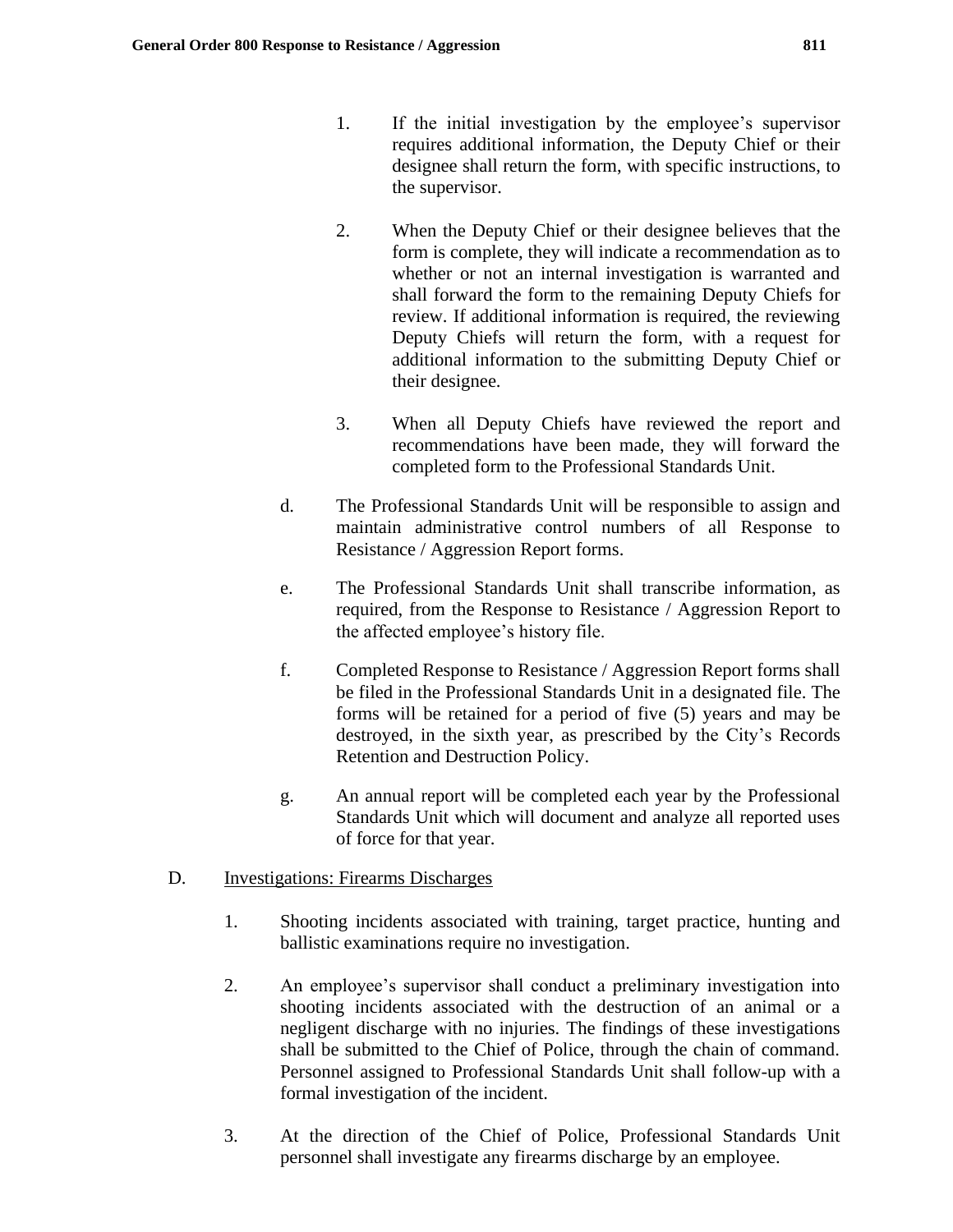4. Any employee(s) who are involved or witness a negligent or intentional discharge of a weapon shall submit a written report of the incident. The report shall be completed and approved by a supervisor before the end of that tour of duty.

### E. Deadly Force

- 1. The policy of this Department shall be in accordance with applicable State and Federal laws, with the following limitations:
	- a. An officer may use deadly force only when he or she reasonably believes it is necessary in the defense of his life or the life of another person.
		- 1. An officer may not use deadly force to stop an actor who poses no immediate threat to the safety of the officer or another person.
		- 2. The use of deadly force is not authorized for any misdemeanor offense.
	- b. Whenever possible, an officer shall give a verbal warning prior to the use of deadly force.
	- c. Warning shots shall not be discharged.
	- d. Shots at or from moving vehicles will not be discharged except in extreme circumstances and only as a reasonable response to deadly aggression. Officers shall not voluntarily or recklessly place themselves in a position in front of an oncoming vehicle where deadly force is a likely outcome.
	- e. Firearms shall not be discharged when it appears likely that an innocent person may be injured.
	- f. The destroying of an animal is justified for self-defense, the defense of another person or when the animal is so badly injured that humanity requires its relief from further suffering. This action shall only be carried out after all attempts have been made to request assistance from those agencies responsible for the disposal of animals.
	- g. Except under the most extreme circumstances, no officer shall use or attempt to use any technique, tactic or weapon for which he has not been fully trained. Said training must have been accomplished in a manner approved by the Department.
	- h. Anytime a firearm is discharged against an individual a Response to Resistance / Aggression Report (APD-31) shall be completed.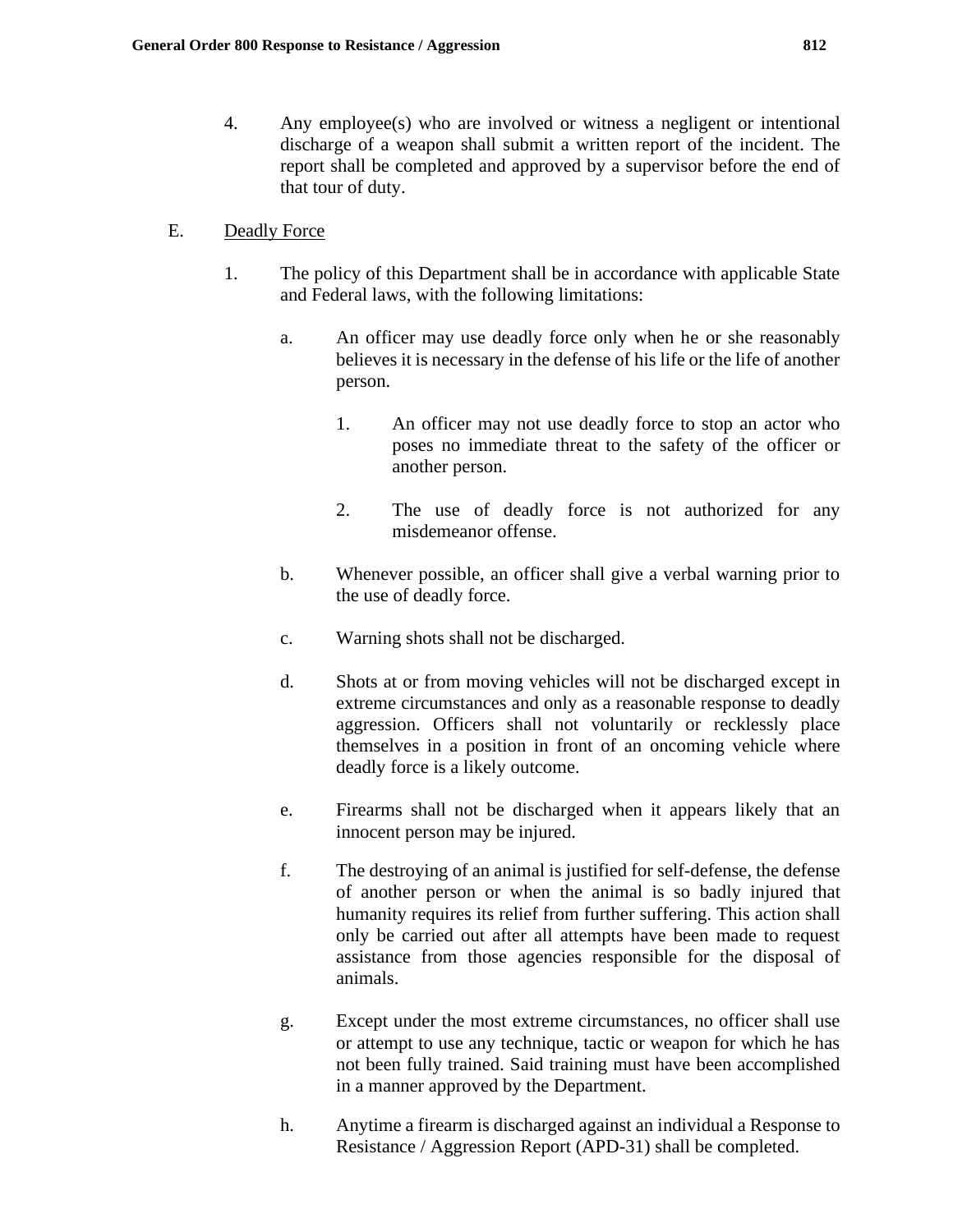### F. Investigations: Deadly Force

- 1. The procedures, defined herein, regarding the investigation of deadly force incidents shall be used under the following circumstances:
	- a. Anytime an employee discharges a firearm in the performance of duty which results in the death or injury of any person; or
	- b. Anytime an employee discharges a firearm, in the performance of duty, in a manner that is intended to cause the death or injury of any person; or
	- c. Anytime an employee uses force, other than with a firearm, which results in the death or serious bodily injury to any person.

# 2. Involved Employee

- a. The involved employee shall:
	- 1. when appropriate, render first aid and request an ambulance;
	- 2. notify Communications of the incident and location;
	- 3. remain at the scene until directed to another location by a competent authority; and
	- 4. if possible, protect all evidence, including any weapon(s) used.
- b. Any employee who uses deadly force resulting in serious bodily injury or death will be placed on administrative leave and assigned to the Professional Standards Unit until the completion of the internal investigation or as directed by the Chief of Police.
- c. At the direction of the Chief of Police, any employee who uses deadly force resulting in serious bodily injury or death may be placed on administrative leave and assigned to the Professional Standards Unit until:
	- 1. the completion of the criminal investigation;
	- 2. the receipt of findings by the Grand Jury; and
	- 3. the receipt of findings by the Department designated Psychologist; and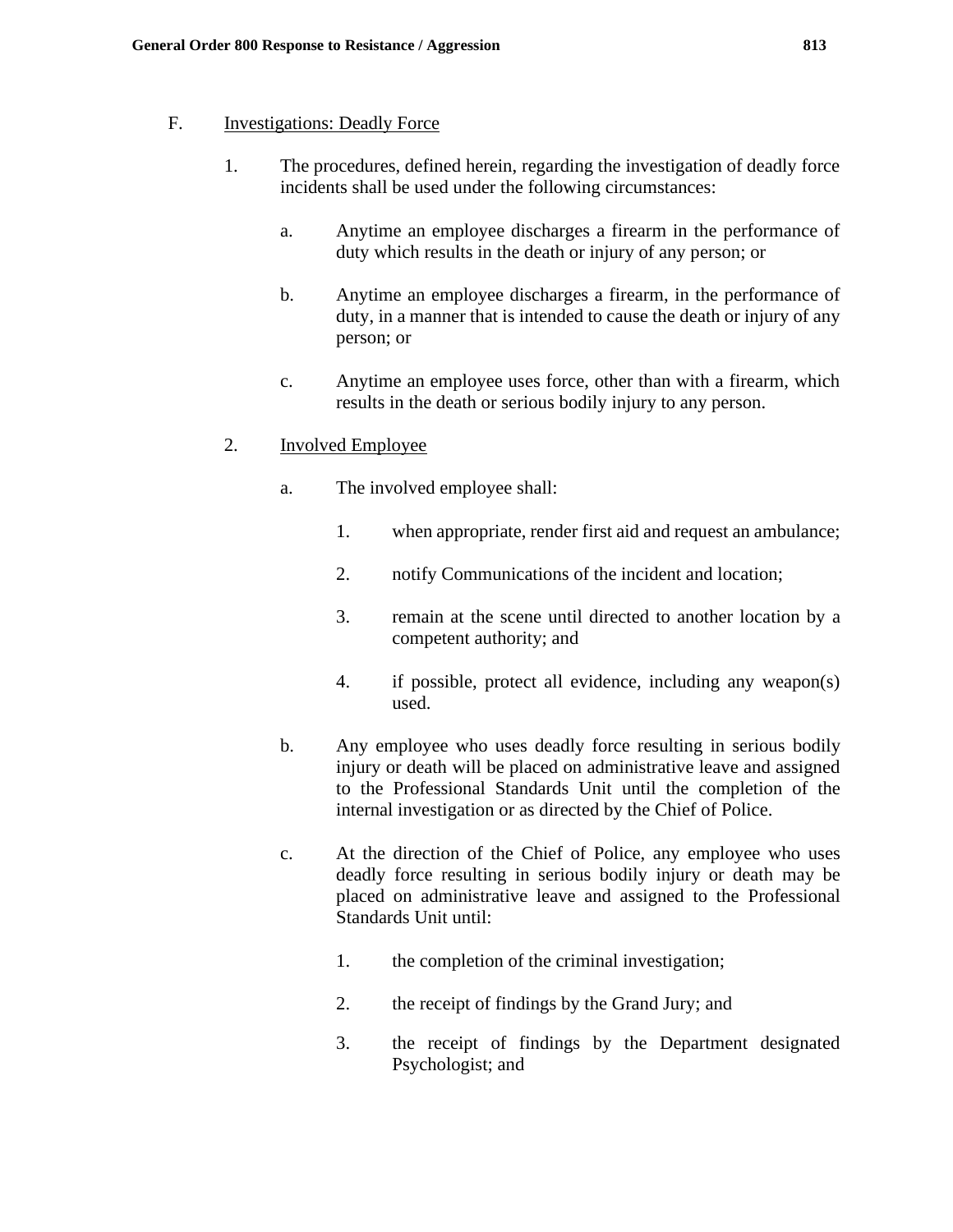- 4. the participation, of the employee(s) involved, in any type of post-traumatic counseling or therapy sessions as deemed appropriate by the Chief of Police.
- d. This leave shall be without loss of pay or benefits and shall not be interpreted to imply or indicate that the officer has acted improperly.
- e. Immediately following the incident, while under investigation, the employee shall remain available at all times. The employee shall not discuss the incident with anyone except:
	- 1. the District Attorney or their assistant and Departmental personnel assigned to the investigation; and
	- 2. the employee's private attorney, psychologist, chosen spiritual counselor and immediate family.
- f. Upon release from assignment to the Professional Standards Unit, the employee may be assigned to administrative duty for a period of time deemed appropriate by the Departmental psychologist or the Chief of Police.

# 3. Communications Procedure

- a. Upon receiving communication that an employee has been involved in a deadly force incident, as detailed herein, the on-duty Telecommunications Officer shall immediately dispatch the appropriate police personnel and / or other emergency service personnel to the location, as with any major crime scene.
- b. The on-duty patrol supervisor will be notified and will be responsible for making notifications in accordance with General Orders 3200.

# 4. Professional Standards Unit

The Allen Police Department's Professional Standards Unit is comprised of employee(s) selected by the Chief of Police. While the employee(s) may have other duty assignments, the Professional Standards Unit function shall take priority. When assigned a Response to Resistance / Aggression investigation by the Chief of Police, personnel assigned to a Professional Standards Unit shall conduct a thorough investigation to:

- a. determine if the response to resistance / aggression was within policy;
- b. evaluate the quality of supervision prior to, during and after the incident;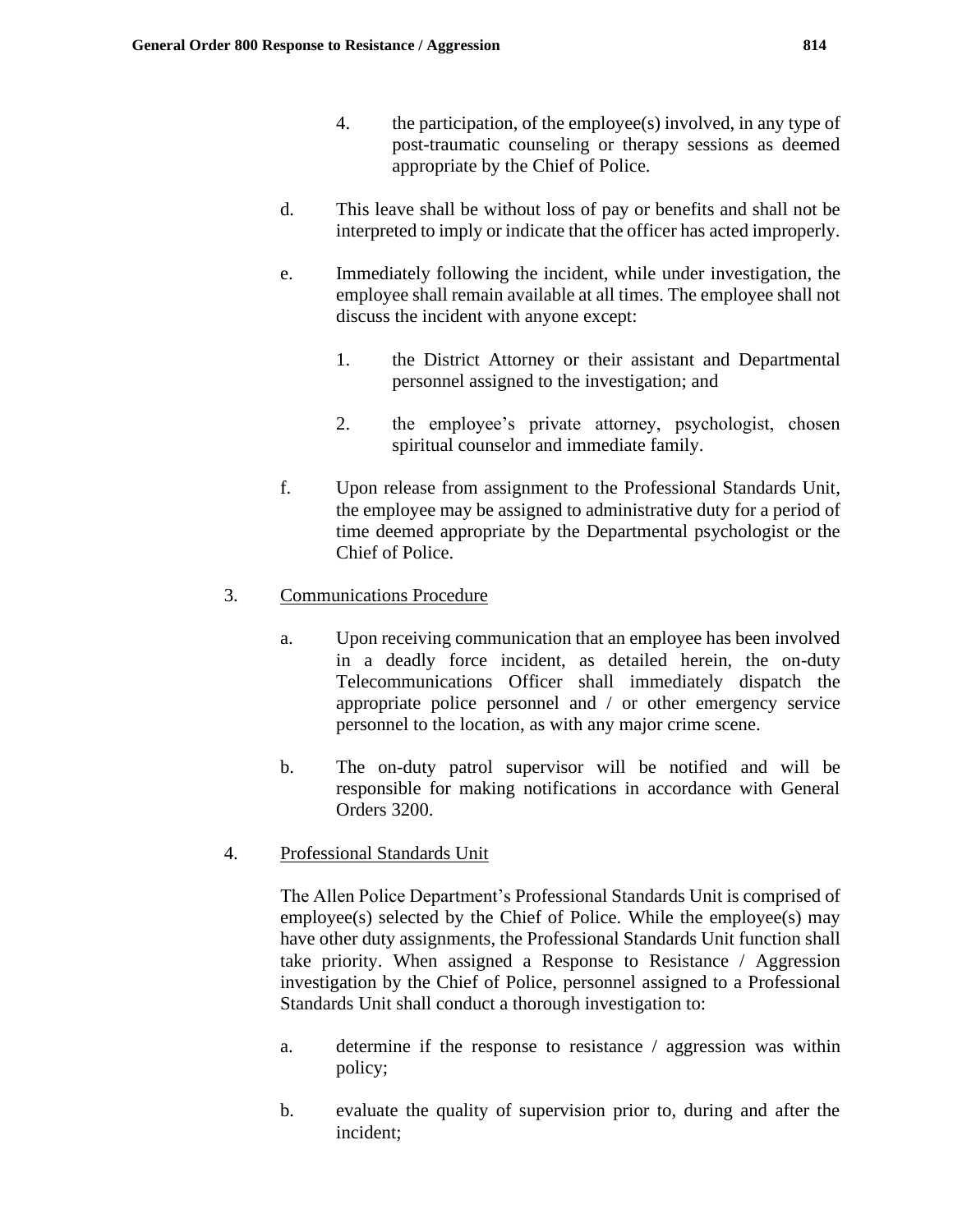- c. evaluate training related to the drawing of the weapon, firing the weapon, tactics; and
- d. ensure that the criminal investigation is conducted thoroughly and objectively.

# 5. Criminal Investigation Division

- a. The Criminal Investigation Division shall conduct an investigation independent of the internal investigation and shall adhere to the same thorough standards of procedure utilized as in a major offense against a person.
- b. In the event that any response to resistance / aggression results in the serious bodily injury or death to an actor, the criminal investigation may be conducted by another agency, at the discretion of the Chief of Police.
- c. Personnel conducting the criminal investigation will coordinate with the District Attorney's Office to schedule a Grand Jury presentation, when appropriate. The Chief of Police will be kept informed as to the progress of the investigation.

# G. K-9 Response to Resistance / Aggression

- 1. A K-9 may be used under circumstances during which a bite is likely to occur when probable cause exists to believe that the subject(s) can be charged with a serious misdemeanor or a felony offense. At all times, the K-9 handler shall give a verbal warning and afford the subject the opportunity to surrender before releasing the K-9.
- 2. Refer to General Order 2800 K-9 Unit.
- H. Response to Resistance / Aggression by the Special Weapons and Tactics Team  $(S.W.A.T.)$ 
	- 1. During all operations, the use of less lethal and deadly force by the Special Weapons and Tactics (SWAT) shall be consistent with all portions of this General Order.
- I. Drug Testing
	- 1. In order to better protect the officer, the Department and the City of Allen, an employee may be ordered to submit to a drug screen urinalysis any time force is utilized that is reasonably calculated to produce death or serious bodily injury as defined in this General Order.
	- 2. Weapon discharge drug testing may be ordered any time an employee discharges his weapon with the following exceptions: